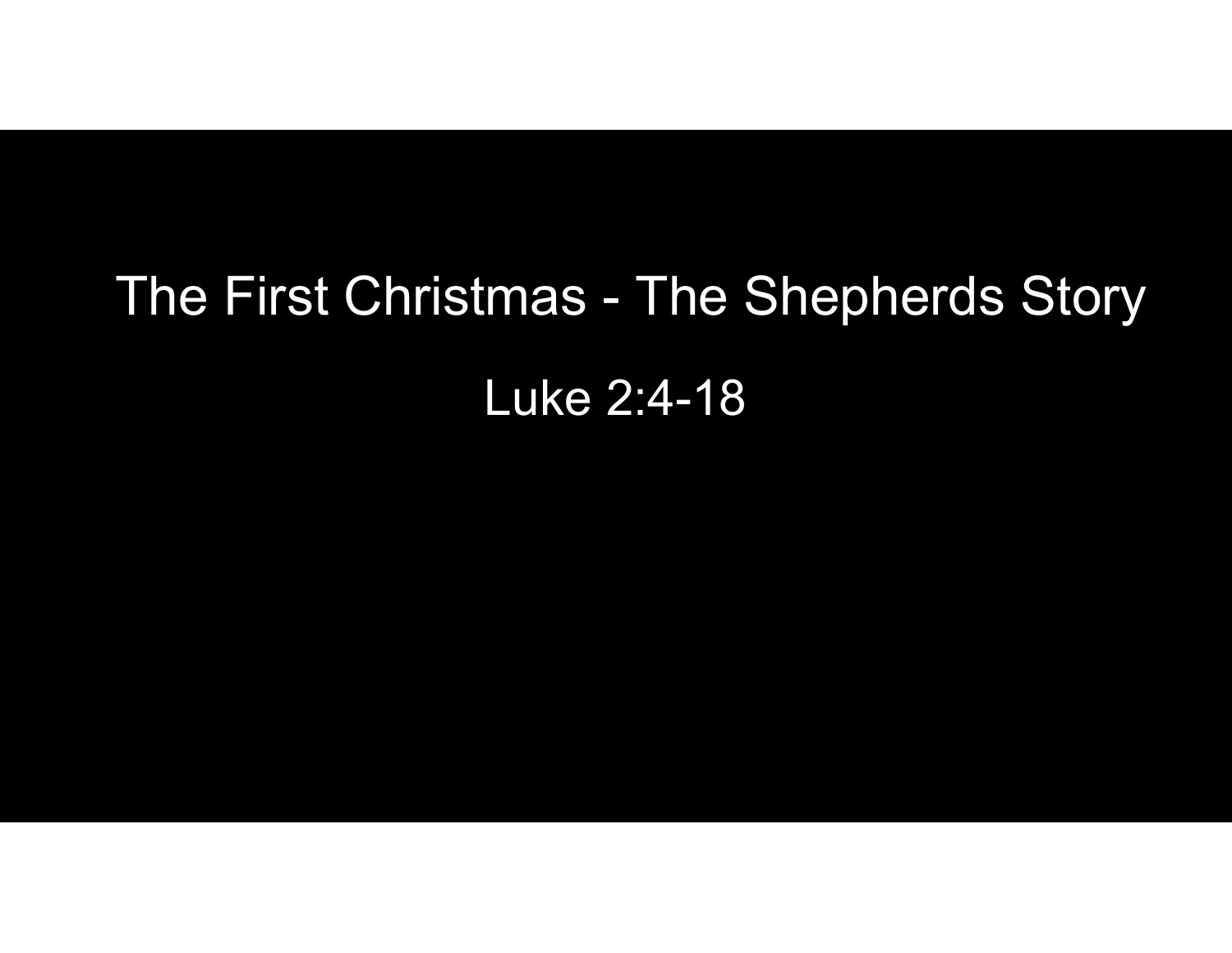<u>Luke 2:4</u> And Joseph also went up from the town of<br>zareth in Galilee, to Judea, to the city of David, which is<br>ed Bethlehem, because he was of the house and family Nazareth in Galilee, to Judea, to the city of David, which is called Bethlehem, because he was of the house and family line of David,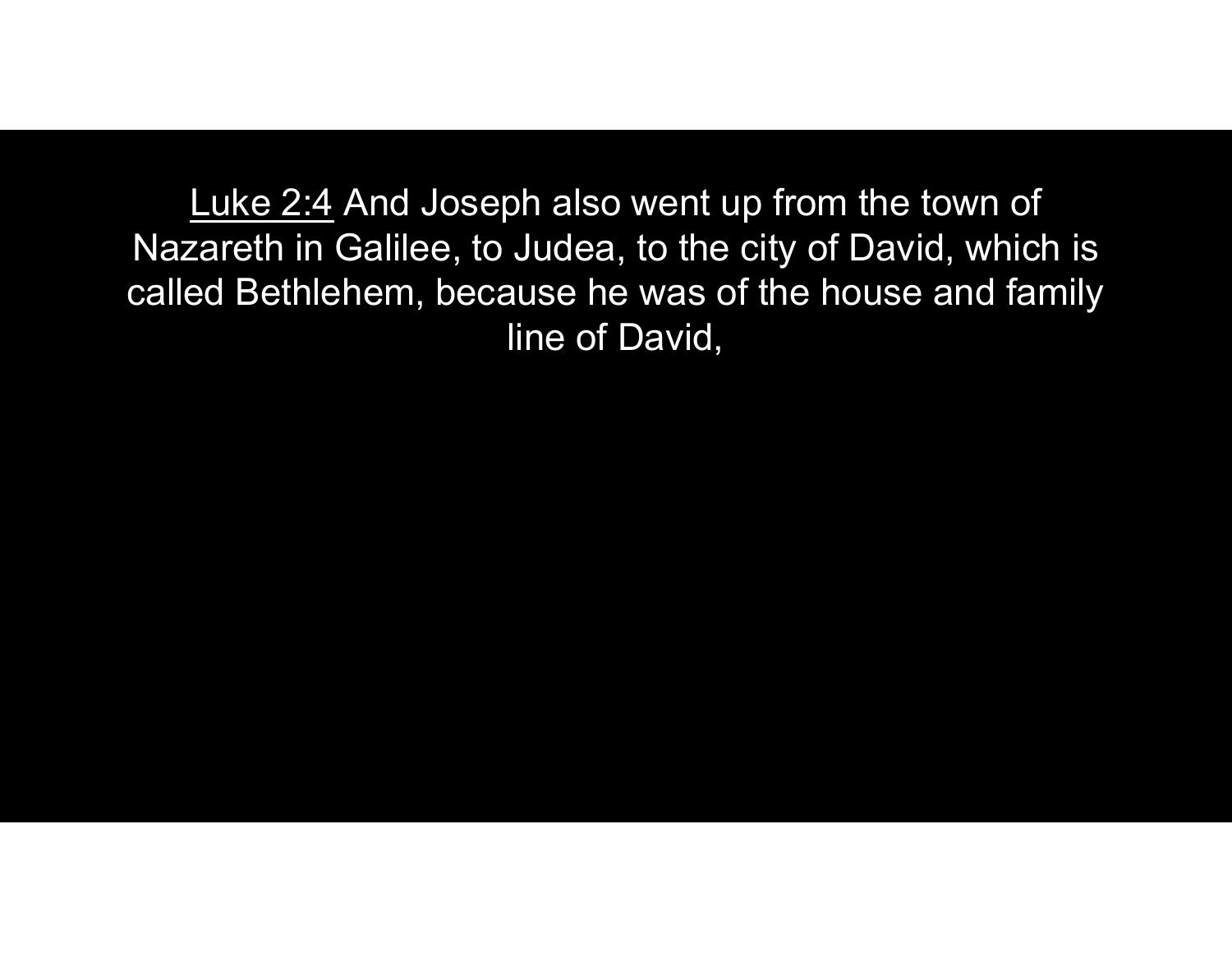Luke 2:5 to be registered along with Mary, who<br>was engaged to him and was pregnant. was engaged to him and was pregnant.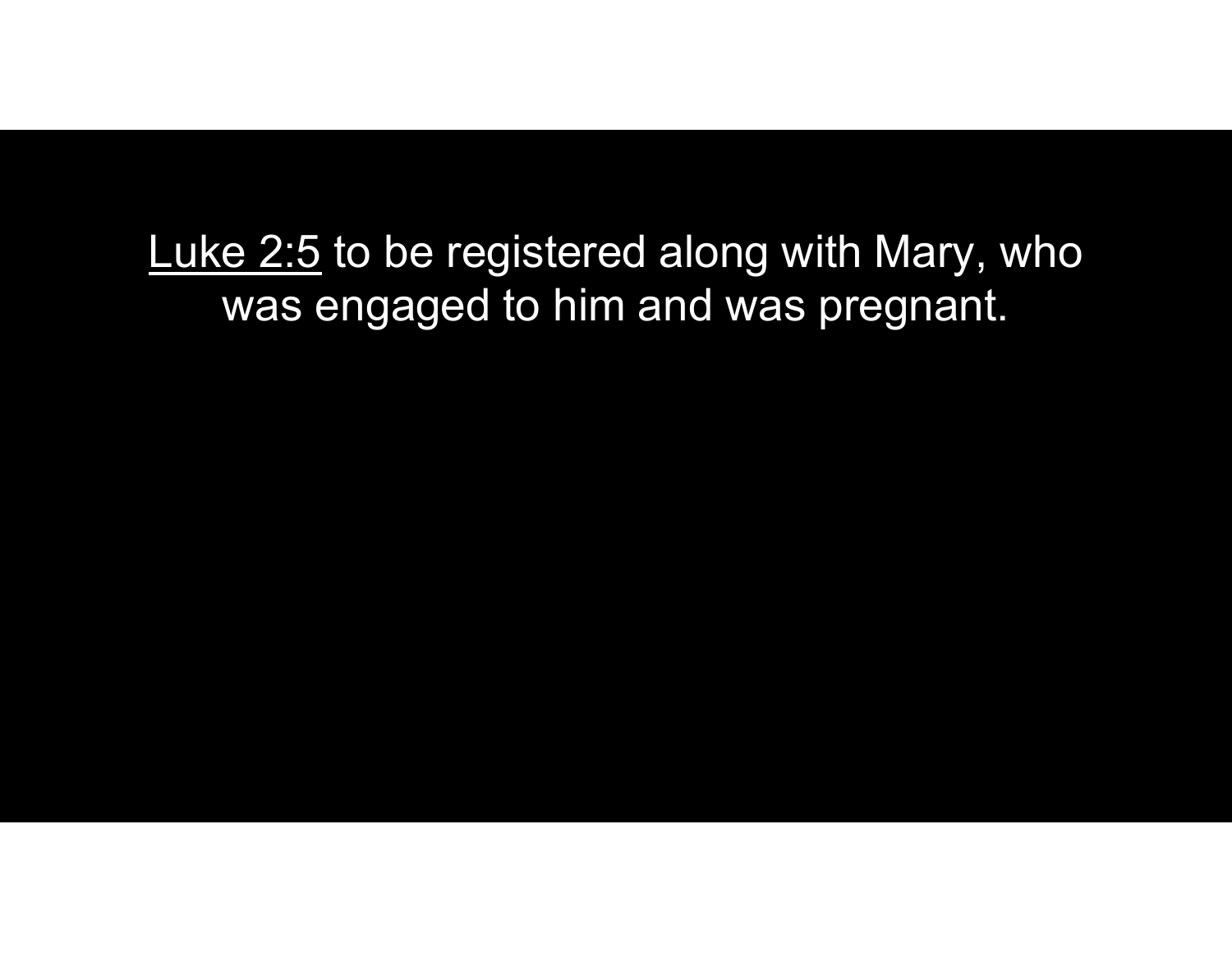Luke 2:6 While they were there, the time came<br>for her to give birth. for her to give birth.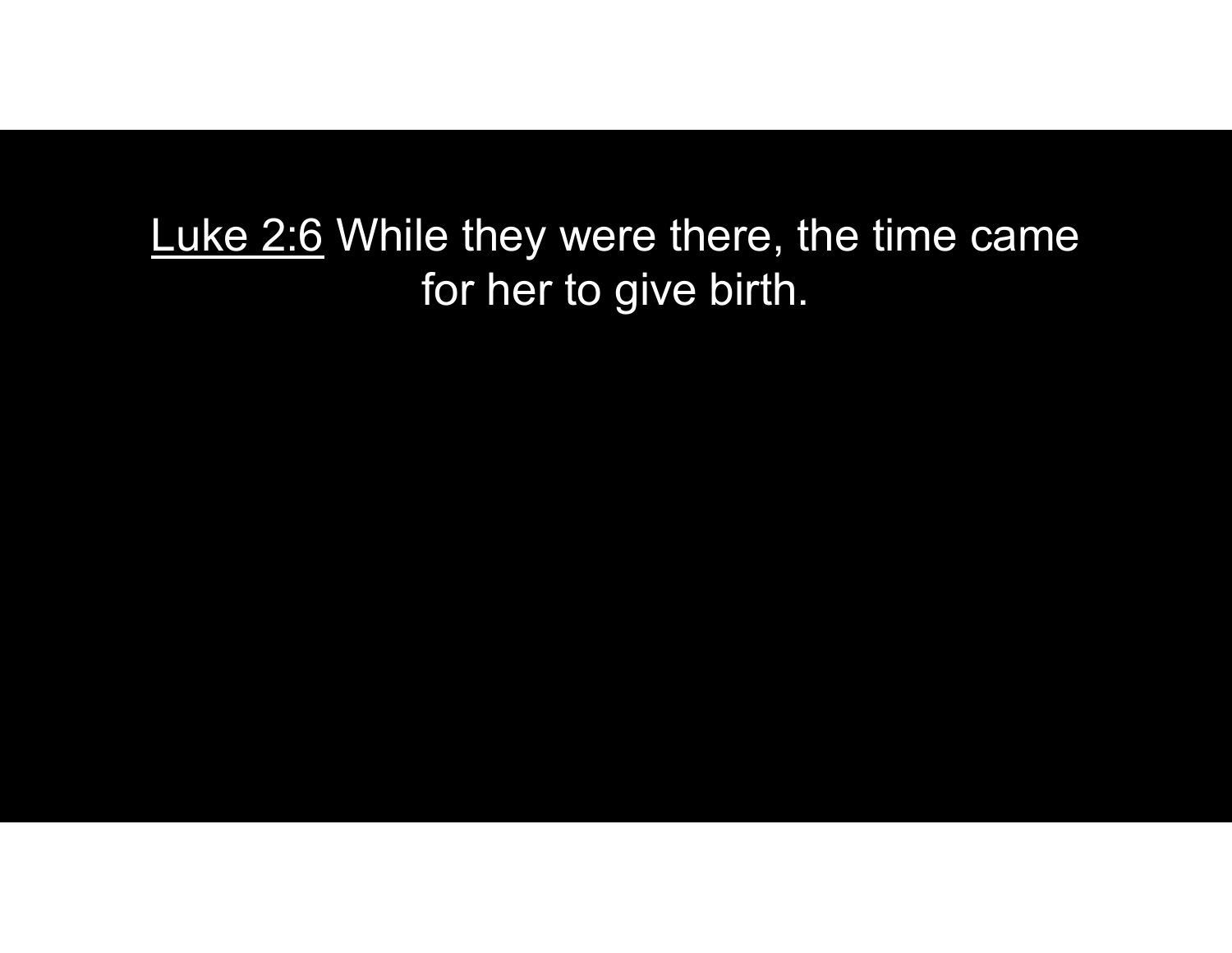Luke 2:7 Then she gave birth to her firstborn Son, and she<br>wrapped Him snugly in cloth and laid Him in a feeding<br>trough - because there was no room for them at the inn. wrapped Him snugly in cloth and laid Him in a feeding uke 2:7 Then she gave birth to her firstborn Son, and sh<br>wrapped Him snugly in cloth and laid Him in a feeding<br>trough - because there was no room for them at the inn.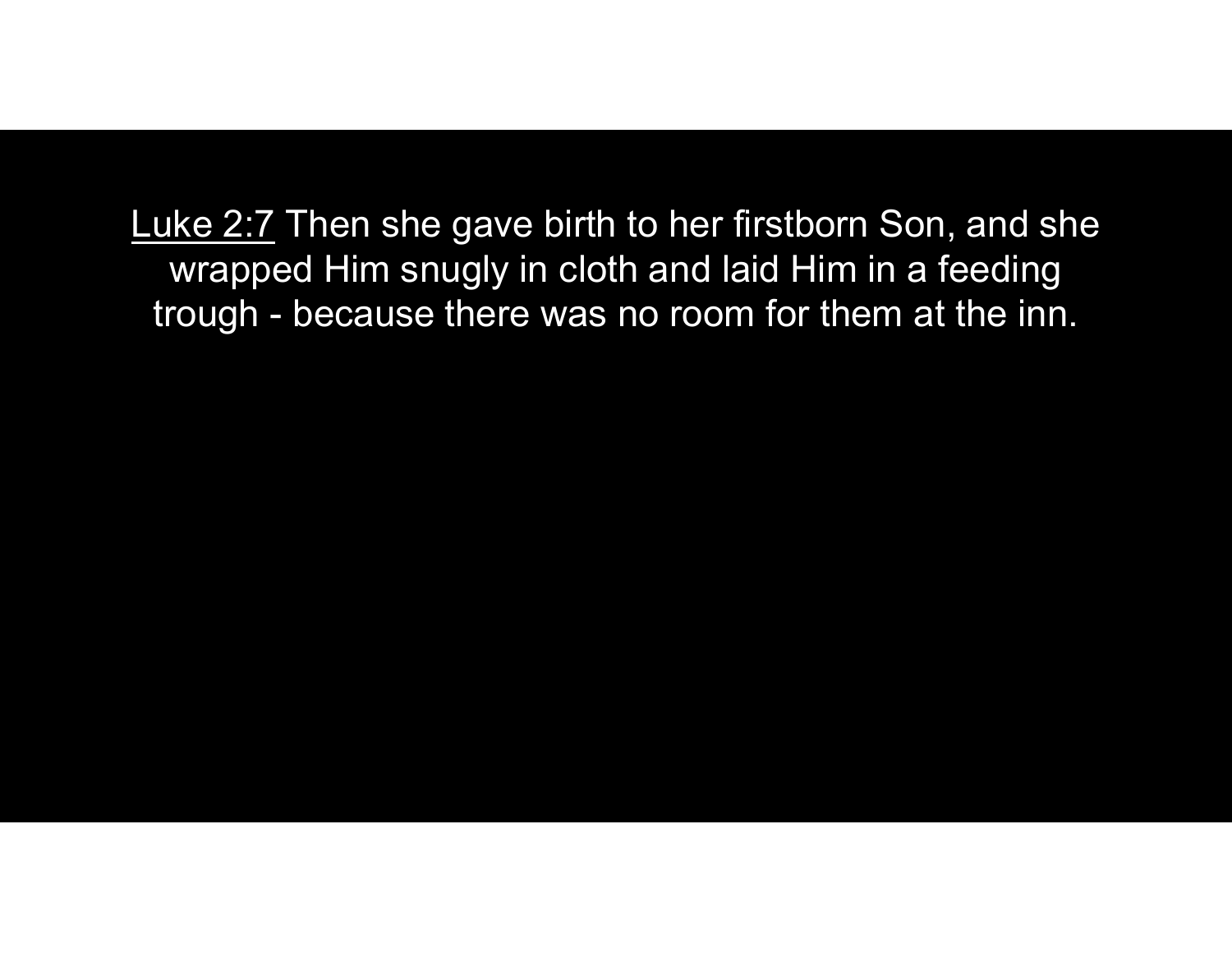Luke 2:8 In the same region, shepherds were<br>staying out in the fields and keeping watch at<br>pight over their flock staying out in the fields and keeping watch at night over their flock.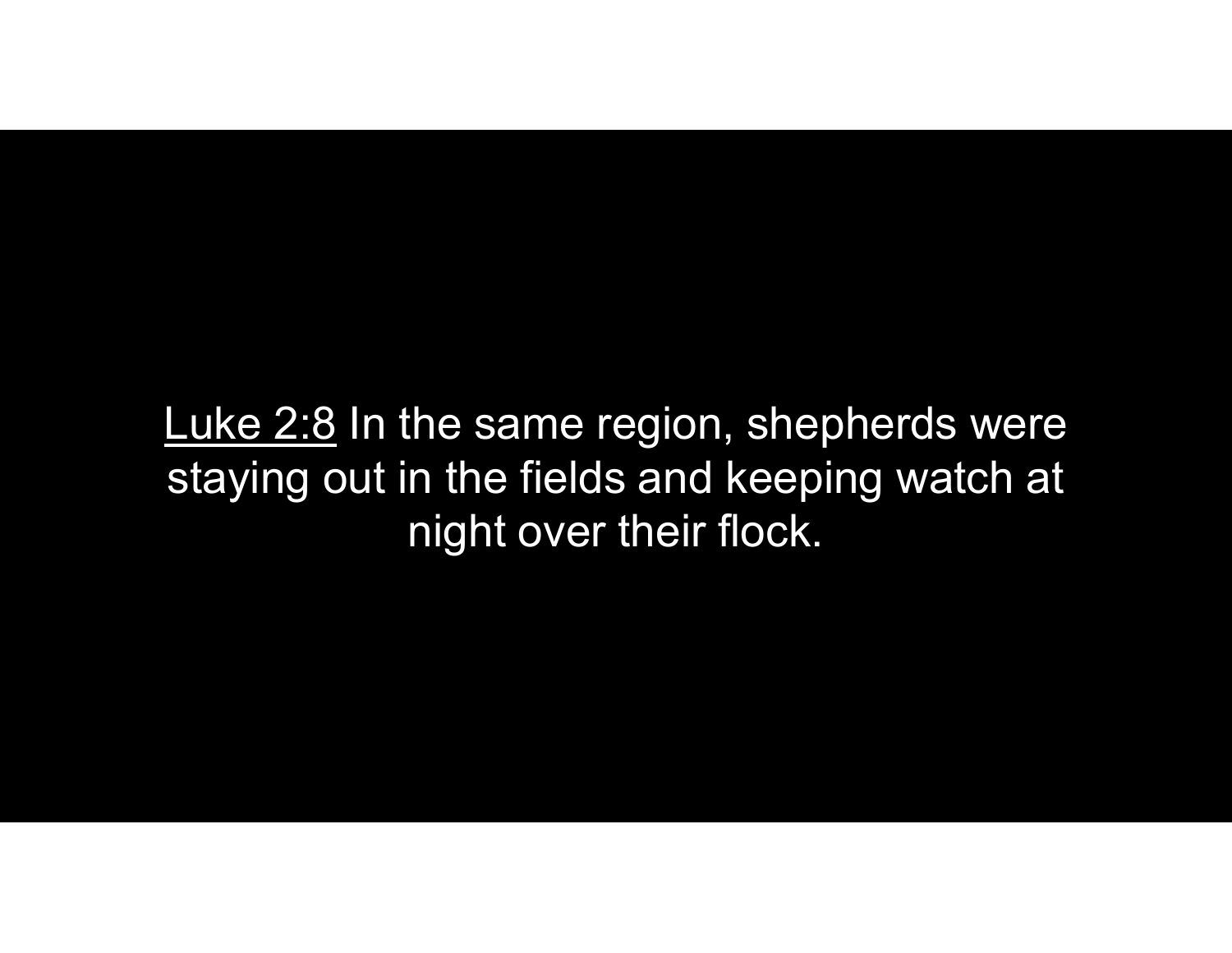Luke 2:9 Then an angel of the Lord stood before<br>them, and the glory of the Lord shone around<br>them, and they were terrified them, and the glory of the Lord shone around them, and they were terrified.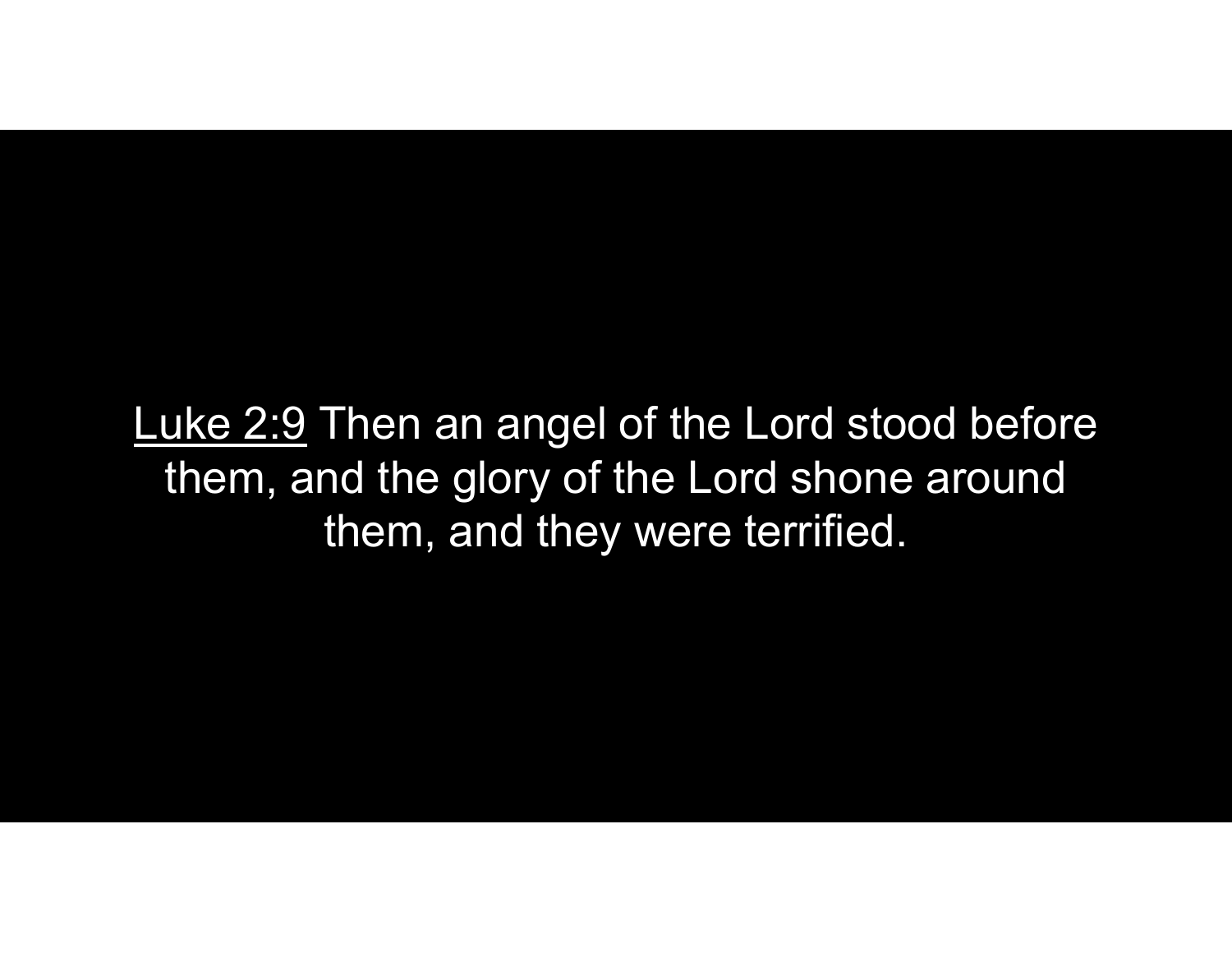Luke 2:10 But the angel said to them, "Don't be<br>afraid, for look, I proclaim to you good news of<br>creat joy that will be for all the people afraid, for look, I proclaim to you good news of great joy that will be for all the people,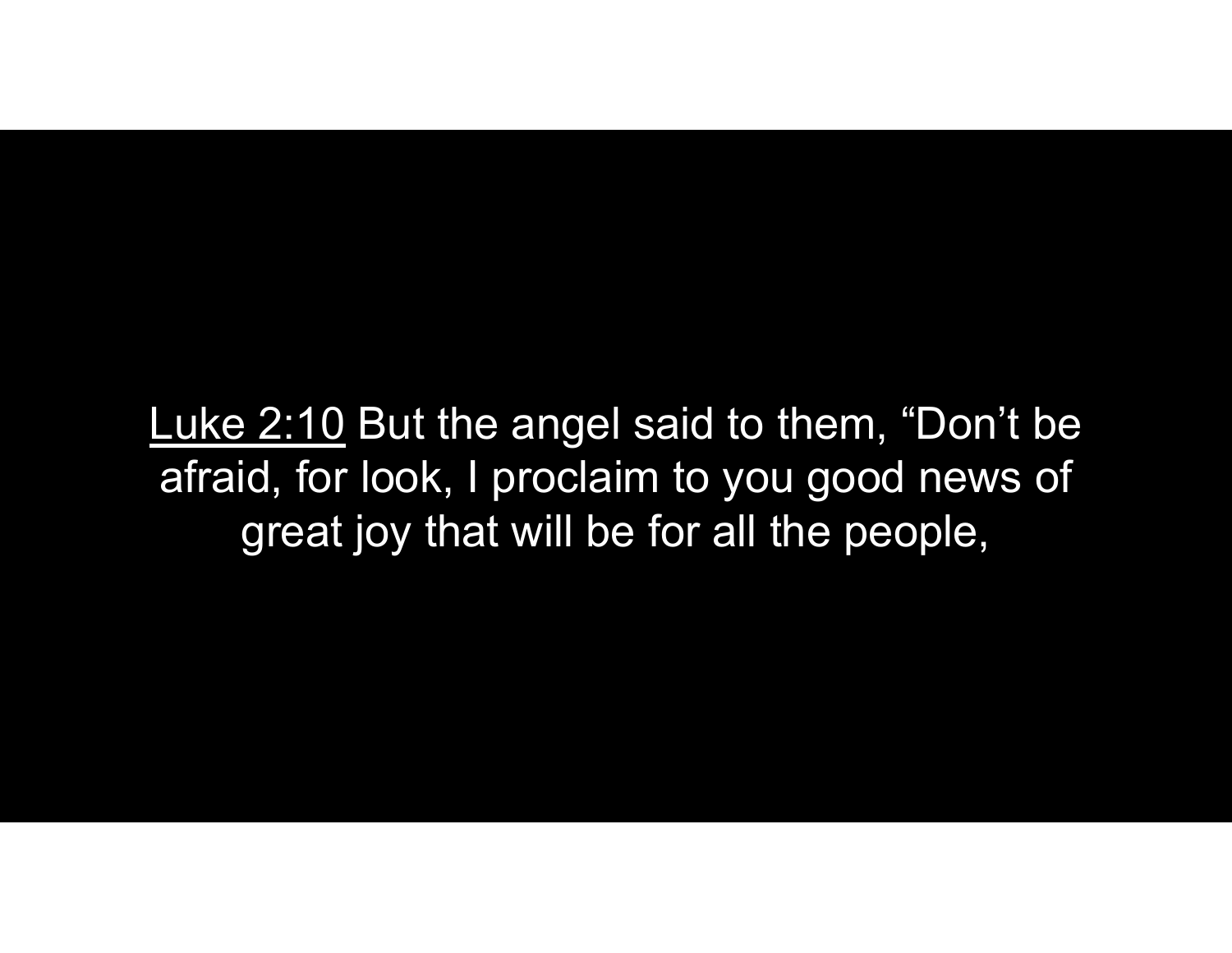Luke 2:11 today a Savior, who is Messiah the<br>Luke 2:11 today a Savior, who is Messiah the<br>Lord was born for you in the city of David. Lord was born for you in the city of David.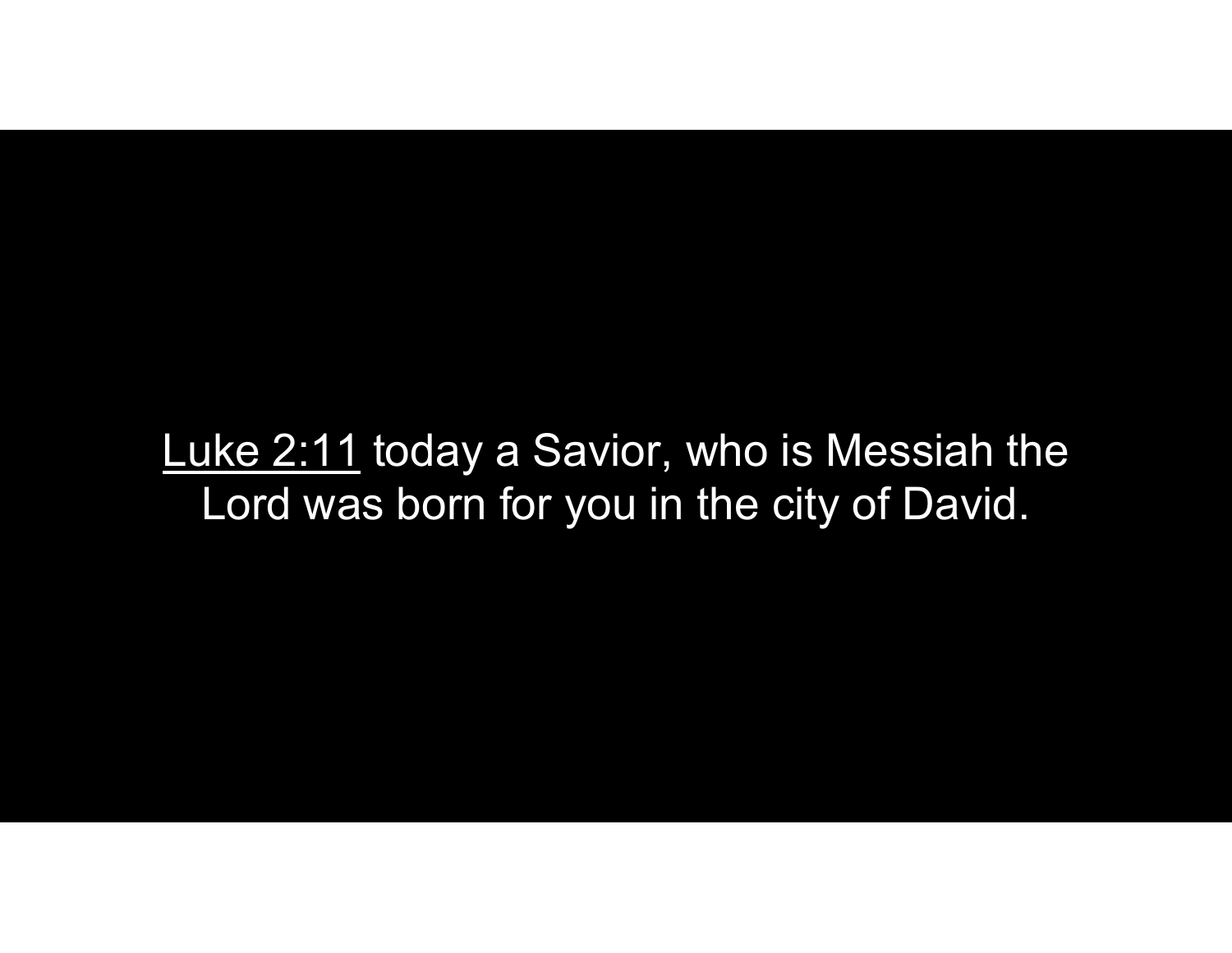Luke 2:12 This will be the sign for you: you will<br>nd a baby wrapped snugly in cloth and lying in a find a baby wrapped snugly in cloth and lying in a manger.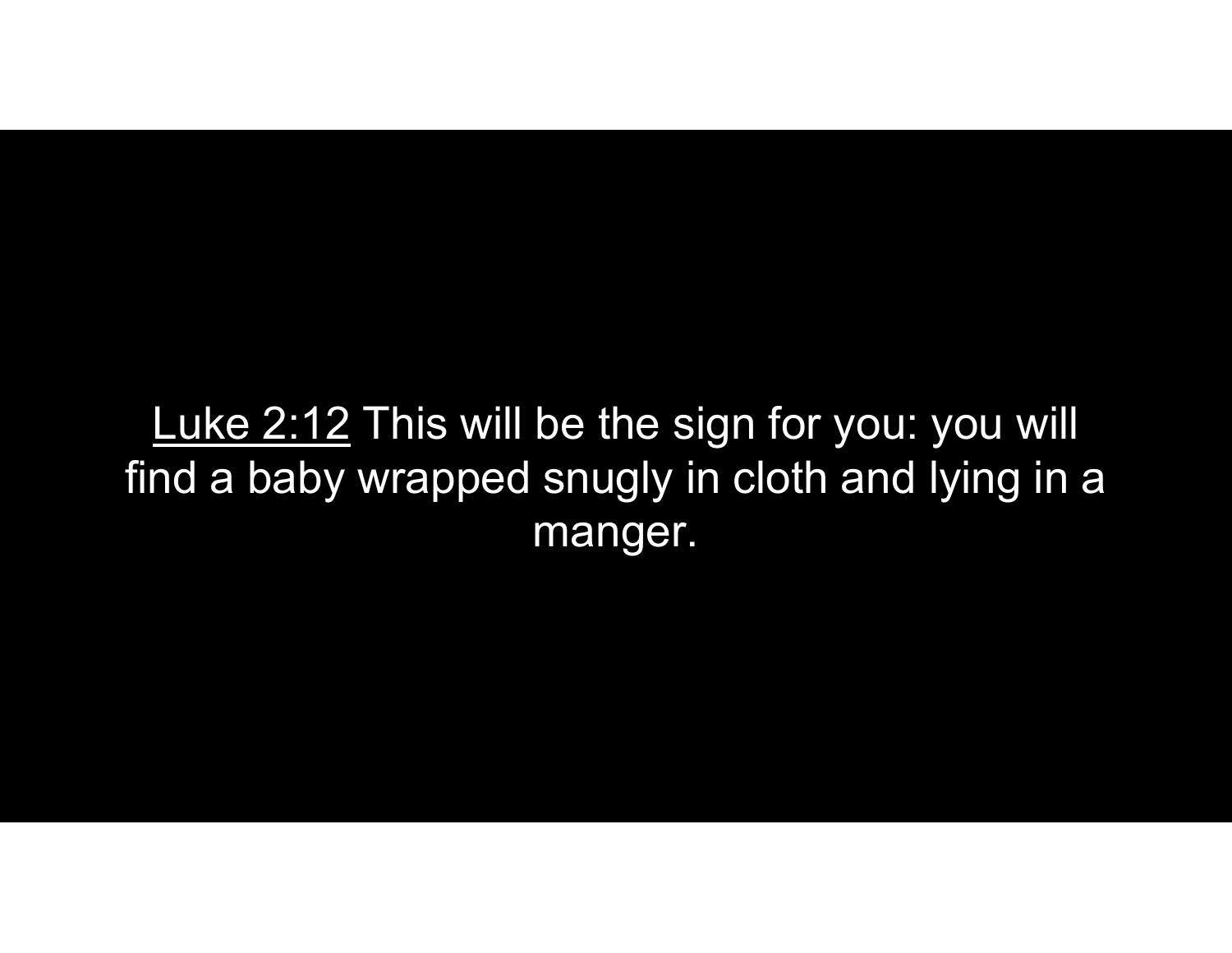Luke 2:13, 14 Suddenly there was a multitude of the<br>eavenly host with the angel, praising God and saying:<br>pry to God in the highest heaven, and peace on earth to heavenly host with the angel, praising God and saying: Glory to God in the highest heaven, and peace on earth to people He favors.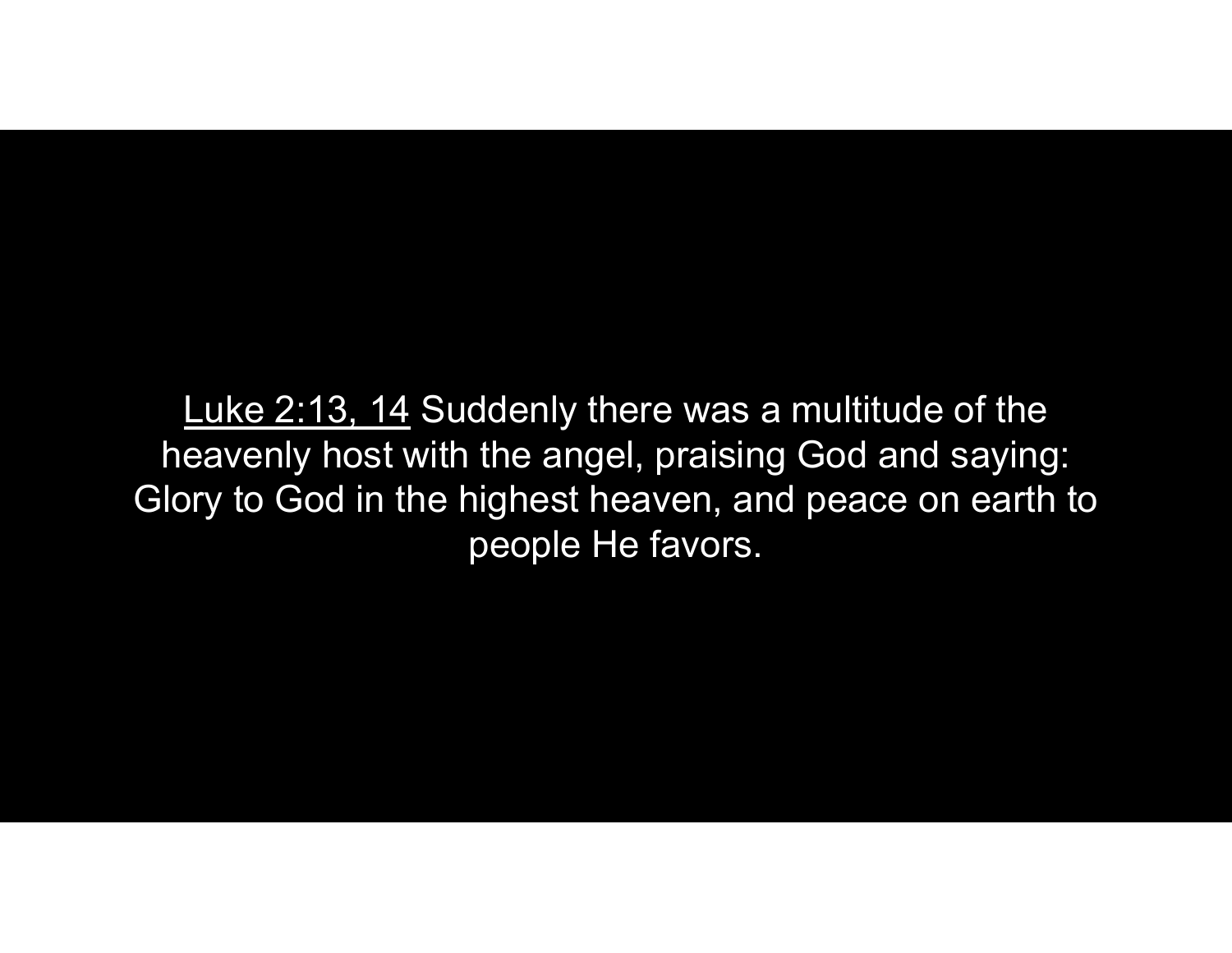Luke 2:15 When the angels had left them and returned to<br>heaven, the shepherds said to one another, "Let's go<br>straight to Bethlehem and see what has happened, which heaven, the shepherds said to one another, "Let's go straight to Bethlehem and see what has happened, which the Lord has made know to us."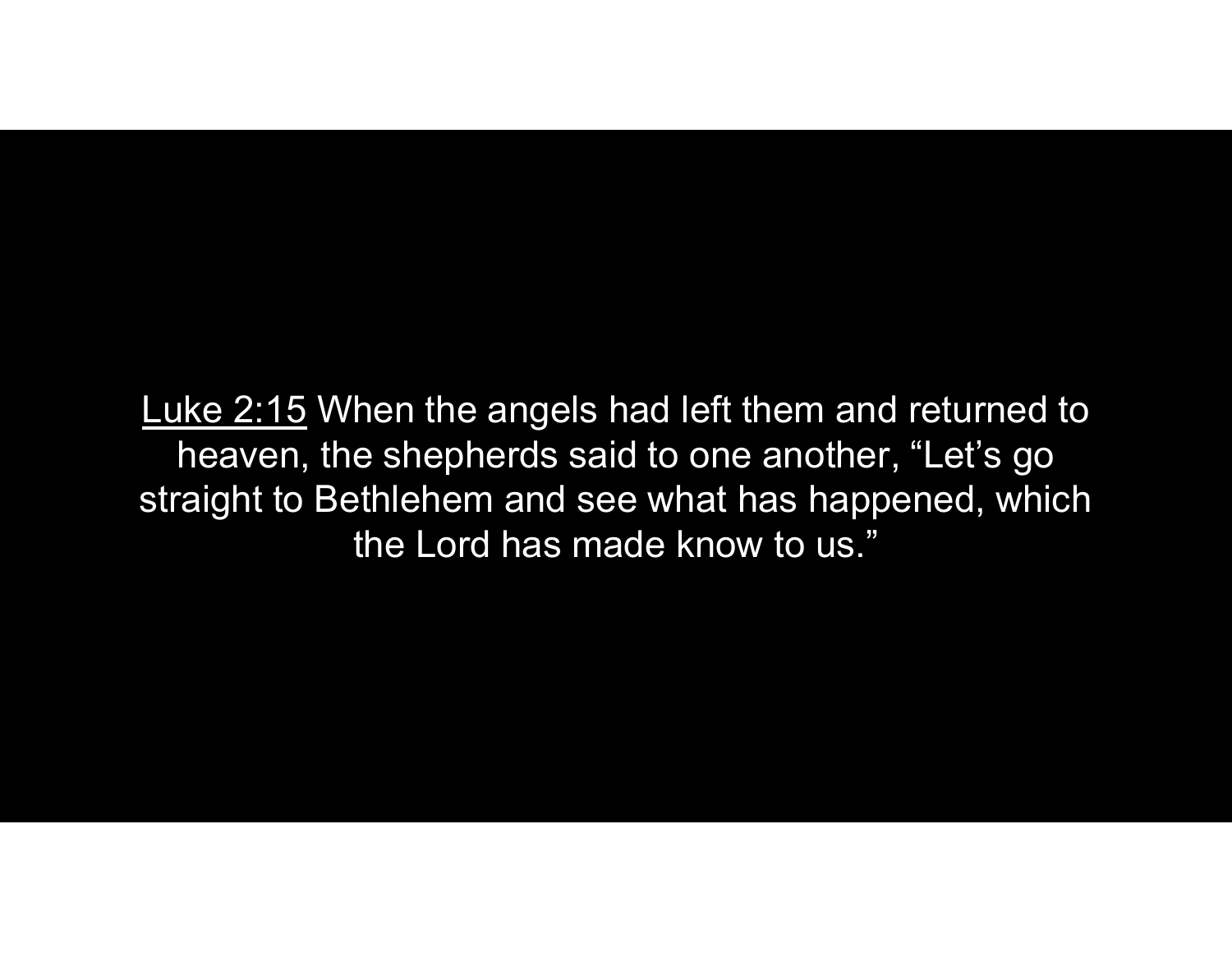Luke 2:16 They hurried off and found both Mary<br>and Joseph, and the baby who was lying in the and Joseph, and the baby who was lying in the feeding trough.